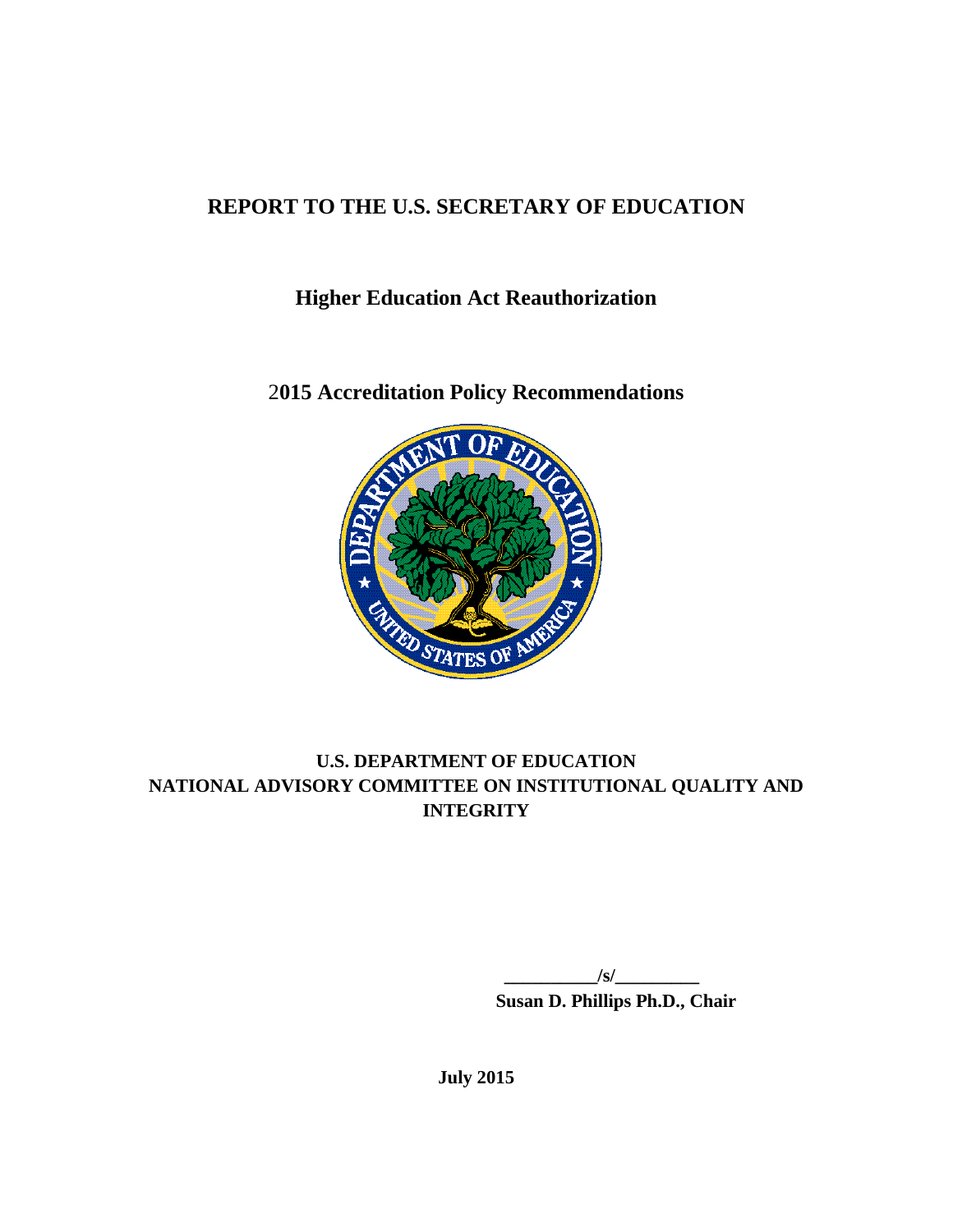# **TABLE OF CONTENTS**

| Toward reconsidering the relationship between quality assurance processes and access to Title IV funds.7 |  |
|----------------------------------------------------------------------------------------------------------|--|
|                                                                                                          |  |
|                                                                                                          |  |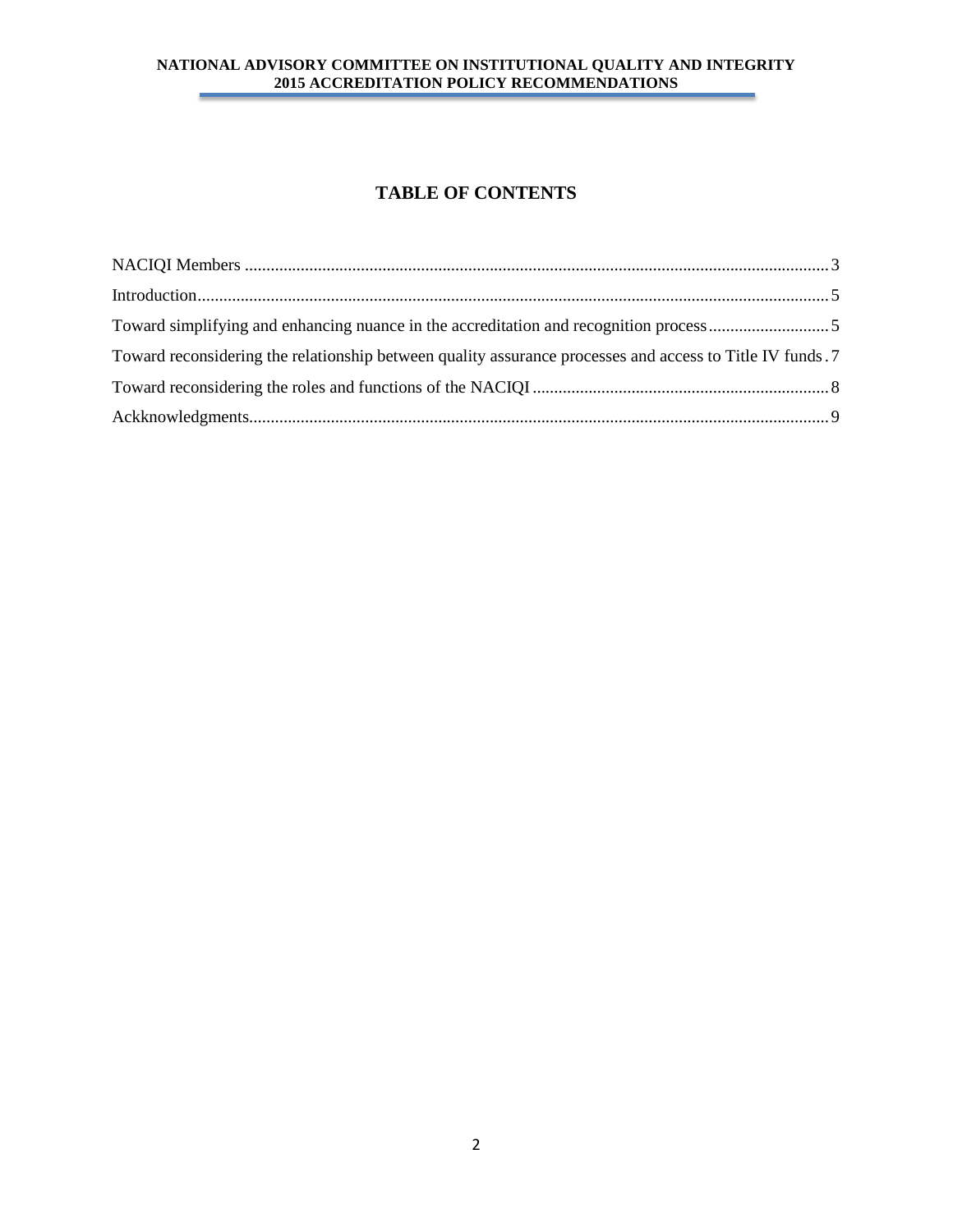#### **NACIQI Members\***

<span id="page-2-0"></span>**Susan D. Phillips, Ph.D., Chair (ED)** Vice President for Strategic Partnerships, University at Albany/SUNY Albany, NY

> **Arthur E. Keiser, Ph.D., Vice Chair (H-R)** Chancellor, Keiser University Fort Lauderdale, FL

### **Kathleen Sullivan Alioto, Ed.D. (H-D)**

Strategic Advisor, Fundraiser, and Consultant New York, NY, San Francisco, CA, Boston, MA

**Simon Boehme-Student Member (ED)**

Mitchell Scholar Maynooth University Kennedy Institute for Conflict Intervention Kalamazoo, MI

> **George "Hank" Brown, J.D. (S-R)** President Emeritus, University of Colorado Denver, CO

### **Jill Derby, Ph.D. (S-D)**

Senior Consultant, Association of Governing Boards of Universities and Colleges Gardnerville, NV

#### **Roberta "Bobbie" L. Derlin, Ph.D. (ED)**

Associate Provost Emeritus, New Mexico State University Albuquerque, NM

#### **John Etchemendy, Ph.D. (ED)**

Provost, Stanford University Stanford, CA

#### **George T. French, Jr., Ph.D. (H-D)**

President, Miles College Fairfield, AL

 $\overline{\phantom{a}}$ 

<sup>\*</sup> The Committee is composed of 18 members of which six are appointed by the Secretary of Education (ED); six are appointed by the Speaker of the House of Representatives (H); and six are appointed by the President Pro tempore of the U.S. Senate (S). The appointing authority of each member is noted.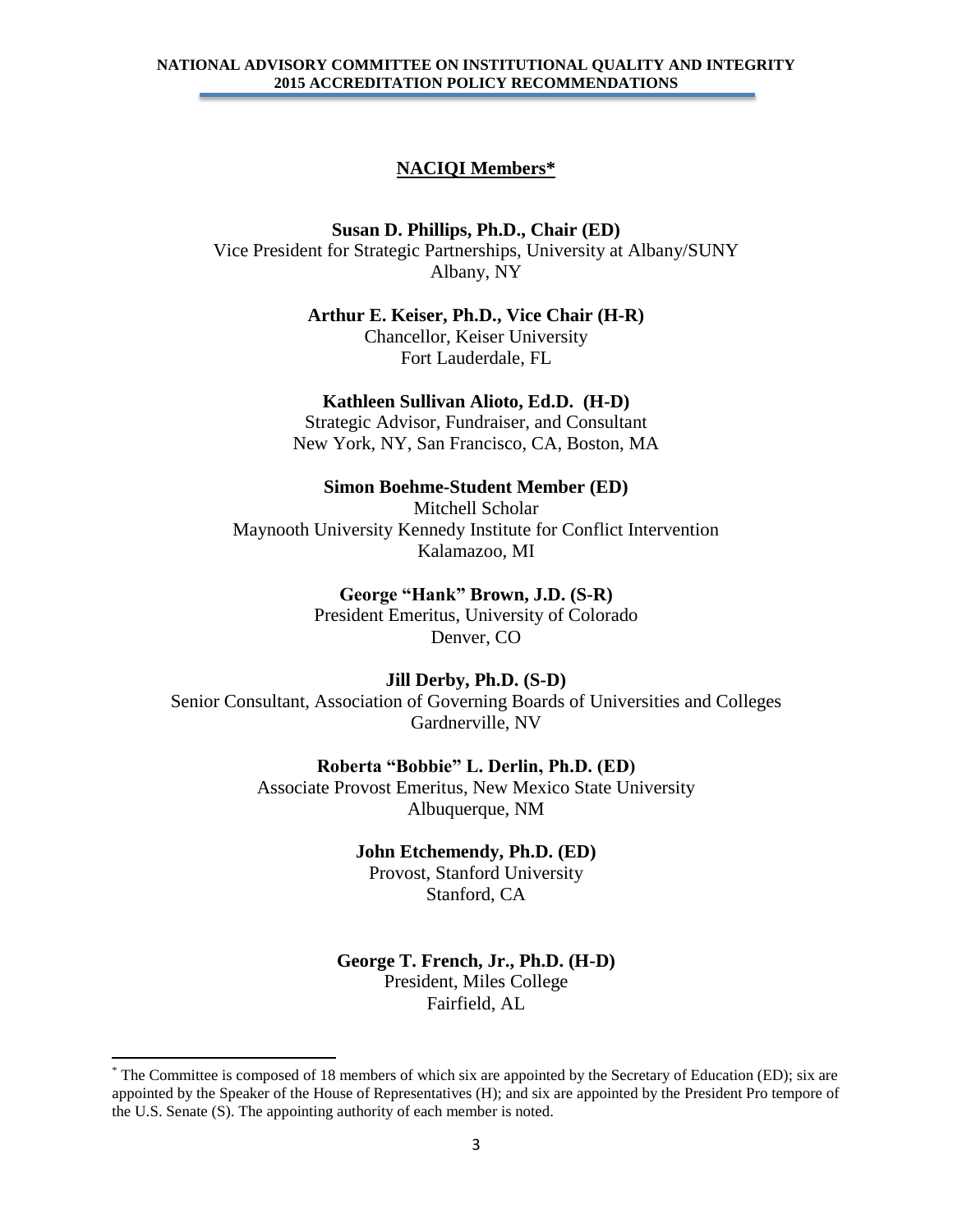**Paul J. LeBlanc, Ph.D. (S-D)** President, Southern New Hampshire University Manchester, NH

**Anne D. Neal, J.D. (S-R)** President, American Council of Trustees and Alumni Washington, DC

> **Richard F. O'Donnell (S-R)** Founder and CEO, Skills Fund Austin, TX

**William Pepicello, Ph.D. (H-R)** President Emeritus, University of Phoenix Scottsdale, AZ

**Arthur J. Rothkopf, J.D. (H-R)** President Emeritus, Lafayette College Washington, DC

**Cameron C. Staples, J.D. (S-D)** President and CEO, New England Association of Schools and Colleges Burlington, MA

> **Ralph Wolff, J.D. (H-D)** Independent Consultant Oakland, CA

**Frank H. Wu, J.D. (ED)** Chancellor and Dean, University of California Hastings College of Law San Francisco, CA

**Federico Zaragoza, Ph.D. (ED)** Vice-Chancellor for Economic and Workforce Development, Alamo Colleges San Antonio, TX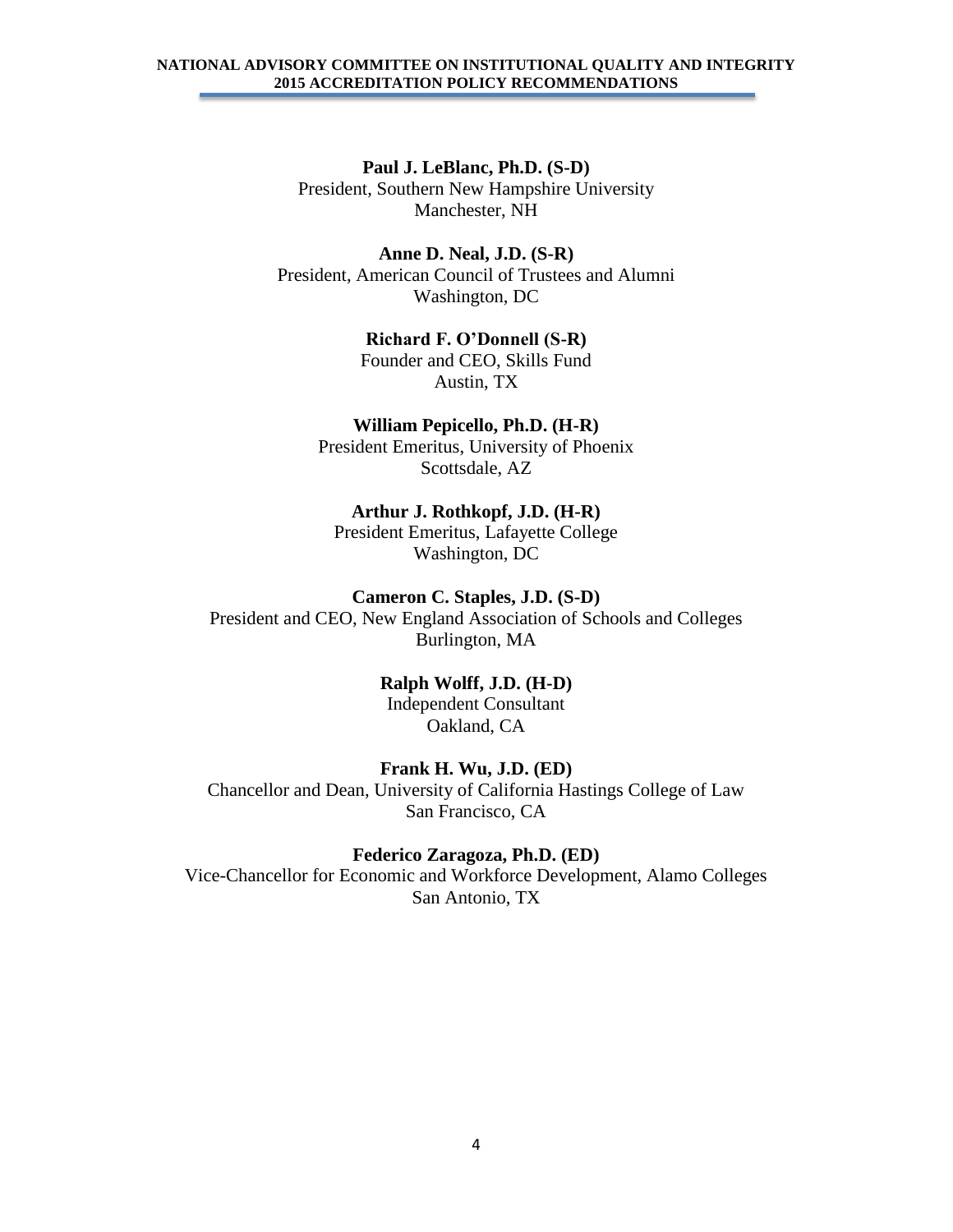## **Introduction**

<span id="page-4-0"></span>Over the past year, the members of NACIQI identified the need to extend its formal policy agenda. With the **2012 NACIQI Policy Recommendations** over two years old, and with a renewed focus on concerns in higher education and the HEA reauthorization, we set out to identify the new, or renewed, areas about which we would recommend policy change.

To develop our agenda, we drew not only on the **2012 NACIQI Policy Recommendations**, but also on the expertise of a number of policy and thought leaders in higher education through invited policy papers, background readings, and panel presentations. We identified specific areas about which we thought that additional recommendations were needed at this time to simplify the accreditation and recognition process and to enhance nuance in that process, to reconsider the relationship between quality assurance processes and access to Title IV funds, and to reconsider the roles and functions of NACIQI itself. We approached these areas with issues of access, innovation, affordability, and quality in mind. We have not included consideration of what Committee, staff, Department, regulation, or statutory actions would be needed to move these recommendations to implementation.

In advancing the series of recommendations, we commend to the reader the **2012 NACIQI Policy Recommendations**<sup>1</sup>, which provides recommendations that remain important to consider. The new set of recommendations, below, represents additional contributions to the larger policy conversation in service of enhancing our higher education system for all students. NACIQI recognizes the value of input from students and other stakeholders in the accreditation process.

--.--.--.--.--.--.--.--.--.--.--.--.--.—

## <span id="page-4-1"></span>**Toward simplifying and enhancing nuance in the accreditation and recognition process**

To begin, we noted the wide variance that exists in accreditation terminology, processes, and timelines across accrediting agencies. This variance results in confusion and a lack of transparency and does not appear to serve the public interest well. To address this, we see a need for more conformance across the accreditation process, including more concise, factual selfstudies and other final reports that are supported by technology, to better serve the public and provide more transparency to the accreditation process. We recommend:

<sup>&</sup>lt;sup>1</sup> <http://www2.ed.gov/about/bdscomm/list/naciqi-dir/2012-spring/teleconference-2012/naciqi-final-report.pdf>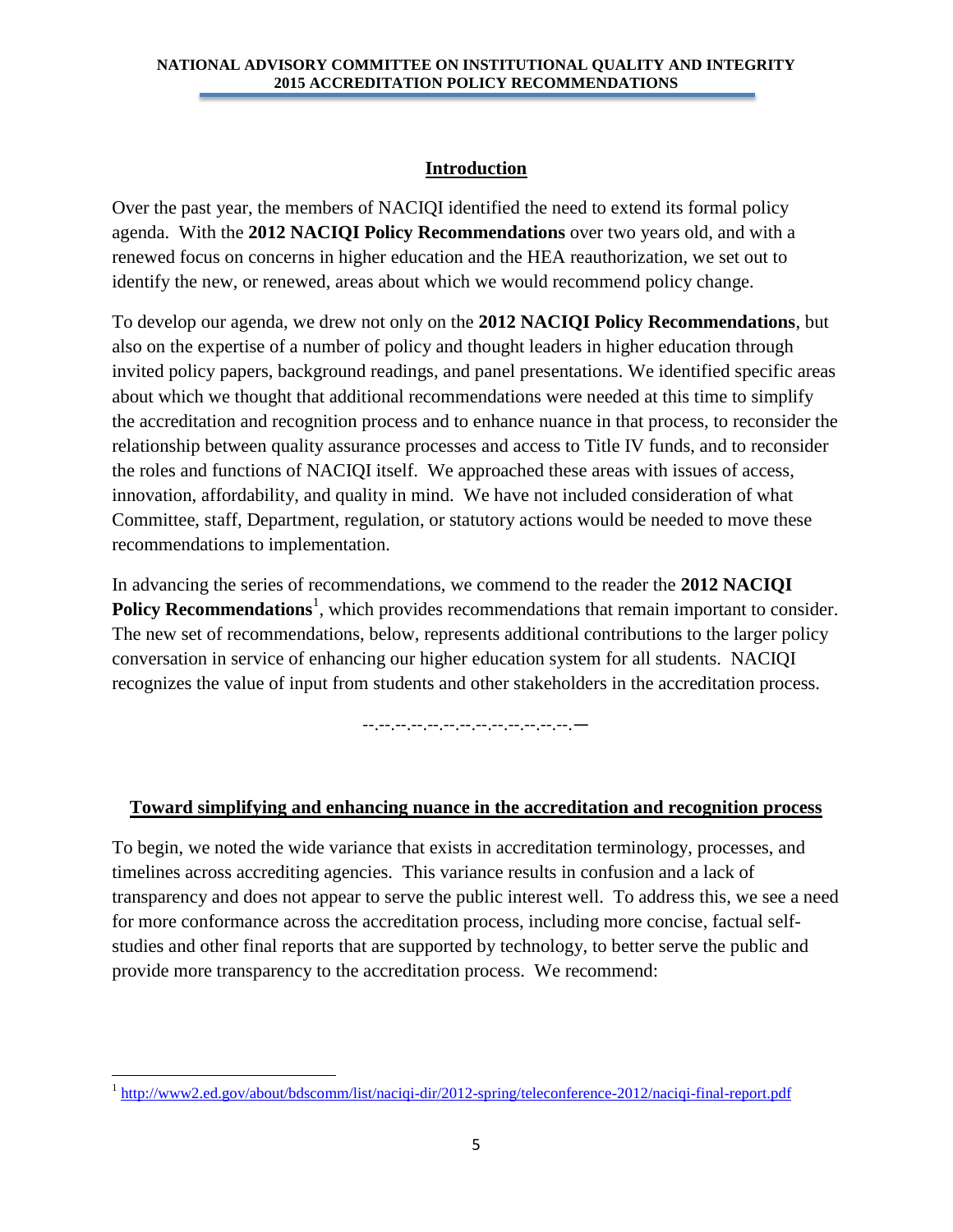**1. Encourage accreditation agencies (both programmatic and institutional) to develop common definitions of accreditation actions and terms procedures, timelines, process (i.e., electronic) including due process and substantive change.** 

We also support initiatives to evaluate and assess the impact of Departmental regulations (criteria and recognition procedures) on the accreditation process with the intent to streamline the regulations, eliminate duplication, and to minimize the regulatory burden. We recommend:

**2. Require a periodic Departmental review of the criteria for recognition (regulations) with the intent to streamline the regulations, eliminate duplication, and to minimize the regulatory burden. (This recommendation is not intended to limit Departmental review to these areas.)**

We also noted that the current review structure for accreditation, and also for recognition, is too rigid to adequately address the uniqueness of institutional missions. There is a need for a more differentiated process that allows for different levels of accreditation, for more transparency and openness in the accreditation and the recognition processes, and a greater emphasis on student achievement and student outcomes. Specific standards-setting authority within those missionessential areas lies expressly with the accrediting agency. We recommend:

- **3. Re-focus NACIQI reviews to direct greater attention to assessing the role of an accrediting agency in assessing the health and well-being and the quality of institutions of higher education, rather than on technical compliance with the criteria for recognition. These reviews should be supported by staff analysis that focuses on the effectiveness of the accrediting agency in performing its work, rather than technical compliance.**
- **4. Direct NACIQI to identify the essential core elements and areas of the recognition review process that accrediting agencies are required to take into account for recognition purposes, focusing on student learning and student outcomes. It is expected that NACIQI would identify both the essential areas to include in the recognition process as well as those to exclude.**
- **5. Grant accrediting agencies greater authority to develop standards tailored to institutional mission; to create different substantive tiers of accreditation; and to use different processes for different types of institutions, including expedited processes.**
- **6. Establish that the recognition review process differentiate among accrediting agencies based on risk or need with some identified as requiring greater levels of attention, and others lesser and establish that recognition recommendations and**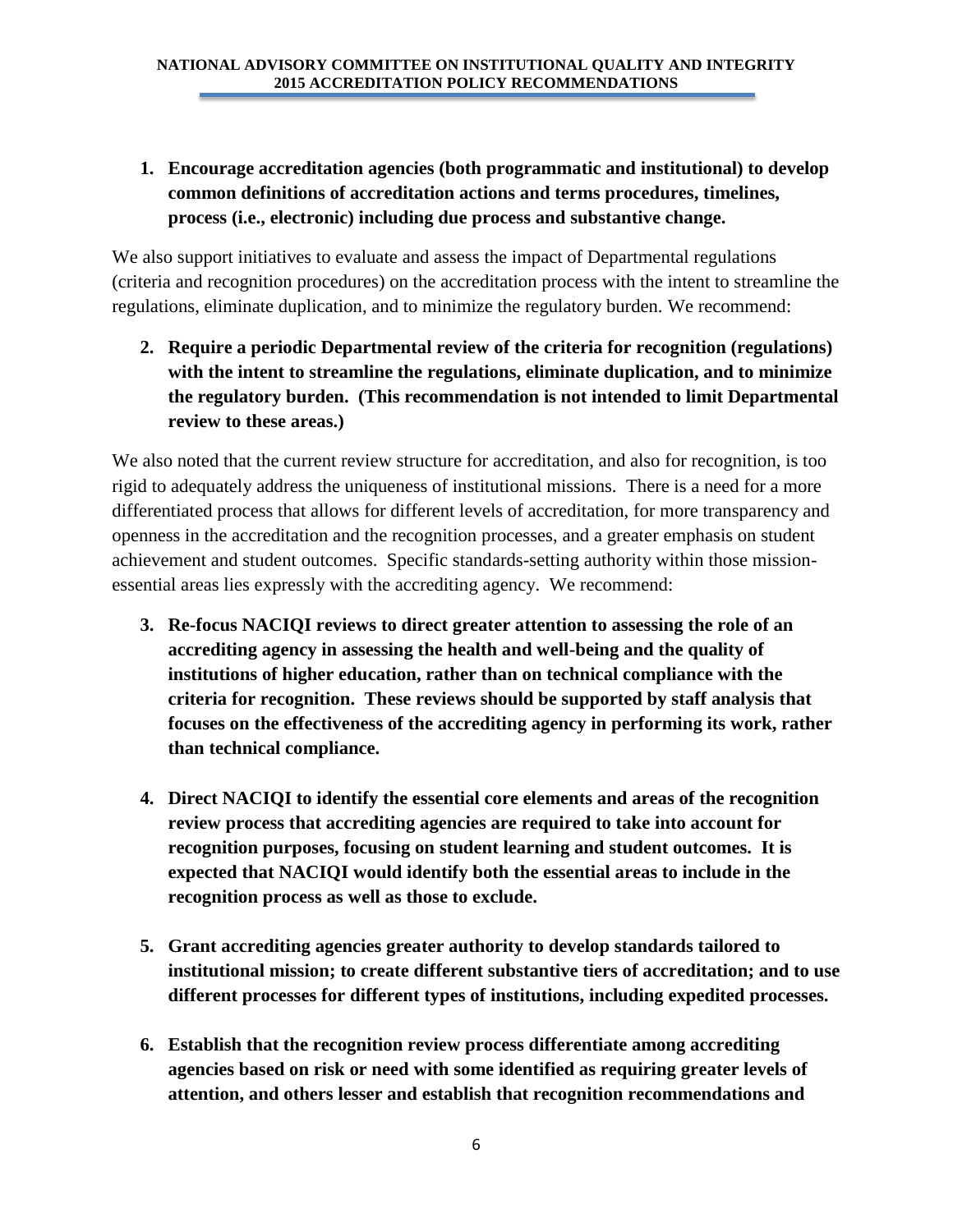# **decisions include different objective gradations of approval of accrediting agencies and different recommendations as to the amount of time within which an agency is allowed to achieve compliance.**

In advancing the interest in transparency, we also repeat here a recommendation made in the 2012 NACIQI Policy Recommendations:

**7. Make accreditation reports about institutions available to the public. Further discussion is needed about what reports to include, and about how to increase information and transparency while sustaining other critical values in the accreditation process** 

# <span id="page-6-0"></span>**Toward reconsidering the relationship between quality assurance processes and access to Title IV funds**

We noted that routes to accessing Title IV funds are currently restricted to existing systems and structures that may not provide sufficient flexibility for innovation and progress. We recommend:

**8. Afford institutions the widest possible array of choice of accreditor for access to Title IV funds, including all place-based accreditors. Encourage place-based accreditation agencies to expand their scope. Provide greater flexibility for institutions to re-align themselves along sector, institution-type, or other appropriate lines. Allow for alternative accrediting organizations.**

We noted the need to provide ways for new and innovative mechanisms of quality assurance to surface and to serve as potential guarantors of quality.

We see an opportunity to create a risk-adjusted approach to accreditation that would free up accrediting agencies and the Department to have more time and resources to focus on institutions that pose the greatest quality concerns. We recommend:

# **9. Establish less burdensome access to Title IV funding for high-quality, low-risk institutions.**

We envision that a less burdensome route to Title IV funding access would entail expedited recognition, possibly through a simplified data reporting process. To insure that data is relevant and useful, and that reporting is accurate, we recommend: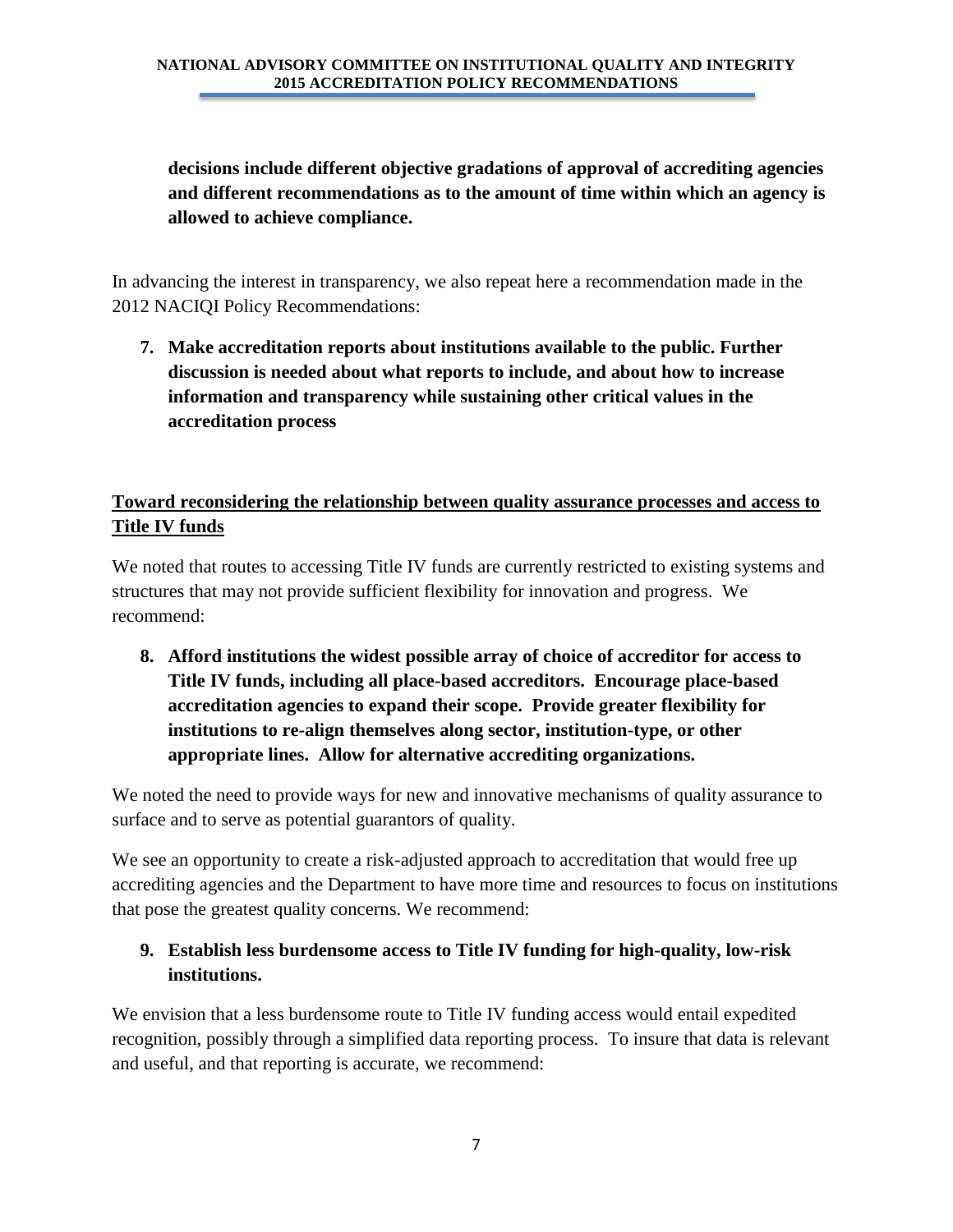**10. Before eligibility for Title IV, require institutions to provide audited data on key metrics of access, cost and student success. These metrics would be in a consistent format across institutions, and easy for students and the public to access.** 

## <span id="page-7-0"></span>**Toward reconsidering the roles and functions of the NACIQI**

Decisions on many of the recommendations above would be necessary to fully shape a more effective role for NACIQI. Pending that outcome, we think it is necessary to clarify and better define the role and each step regarding the NACIQI's role going forward and to ask what assessment options best ensure that an adequate level of quality education is offered by the institutions accredited by a recognized accreditor. We recommend:

**11. Reconstitute the NACIQI as a committee with terminal decision-making authority and a staff. This will establish NACIQI as the final decision-making authority on accrediting agency recognition. In addition, ensure that the staff recommendation is provided to the NACIQI for its consideration and that the NACIQI decision will be the singular final action communicated to the senior Department official. NACIQI would have authority similar to that of the National Committee on Foreign Medical Education and Accreditation (NCFMEA).**

Finally, we expect that facilitating an improved communications process will require better– defined and clearer communication opportunities between the Department and NACIQI and other policy bodies. We recommend:

- **12. Establish that the NACIQI and the Education Secretary and other Department officials meet periodically for mutual briefings and discussions, including policy issues, and resulting in policy recommendations.**
- **13. Establish that the NACIQI, itself, timely disseminates its reports to the Department and to the appropriate Congressional committees.**